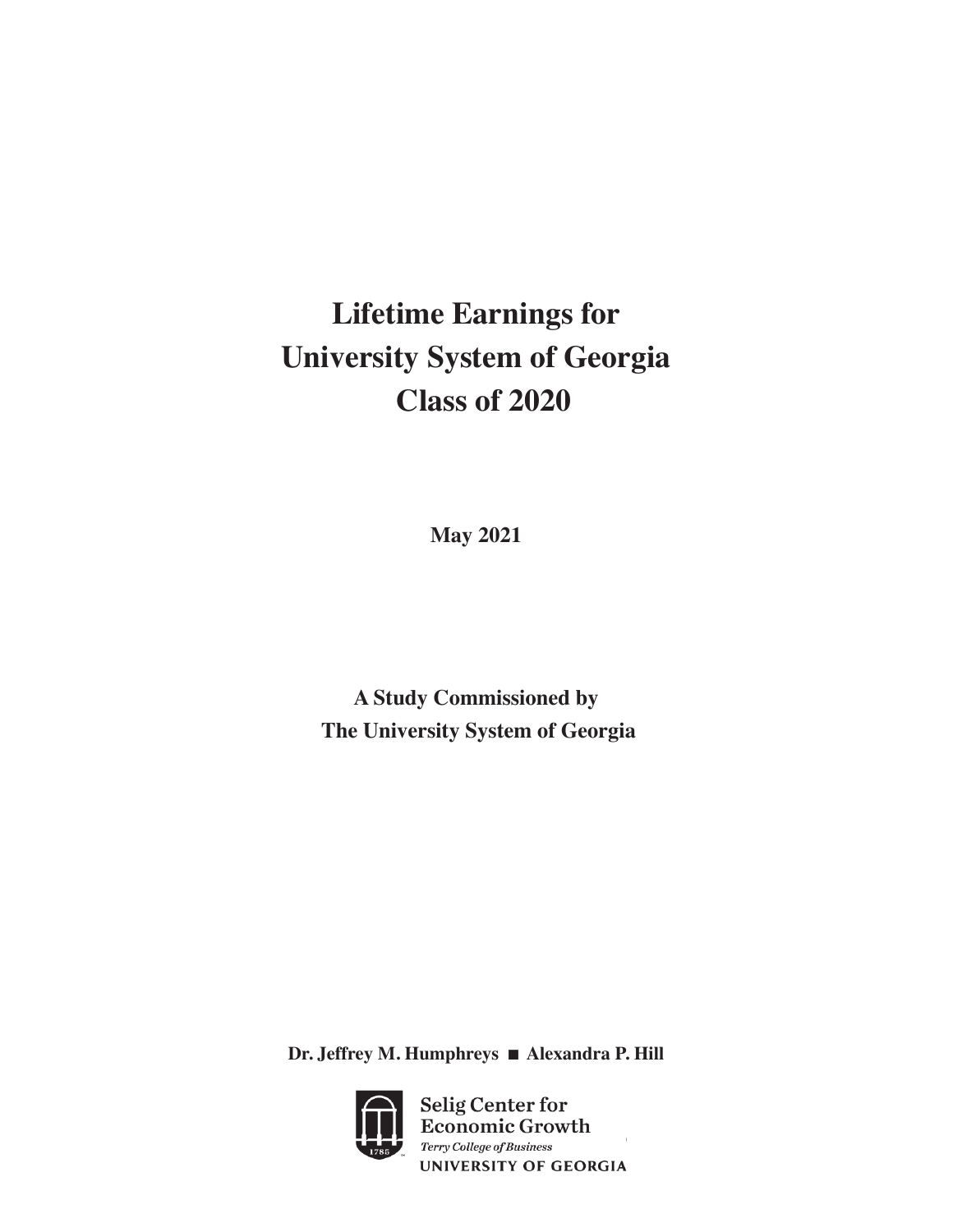## **SUMMARY**

Postsecondary educational attainment pays off. Work-life earnings increase substantially with each step up in postsecondary educational attainment, a finding that holds for both Georgia and the nation as a whole. Graduates of the University System of Georgia (USG) in 2020 who work in Georgia can expect lifetime earnings of \$175 billion, of which \$59 billion (34 percent) represents the incremental work-life earnings that can be attributed to their degrees. On average, that amounts to an additional \$852,162 in work-life earnings per graduate. More specifically, higher education credentials increase the work-life earnings of the median Georgia resident by \$238,455 (certificate), \$377,000 (associate), and \$1,152,500 (bachelor's degree). Beyond a bachelor's degree, a master's degree is worth \$247,000 and a professional degree is worth \$1,015,000. Finally, a PhD increases work-life earnings by \$638,000 over a master's degree.

It should be noted that work-life earnings estimates based on Georgia-specific earnings data are lower than those based on earnings data for the nation as a whole. Both sets of estimates are presented in this report, but to ensure relevance to Georgians, the emphasis is on the Georgia-based earnings estimates.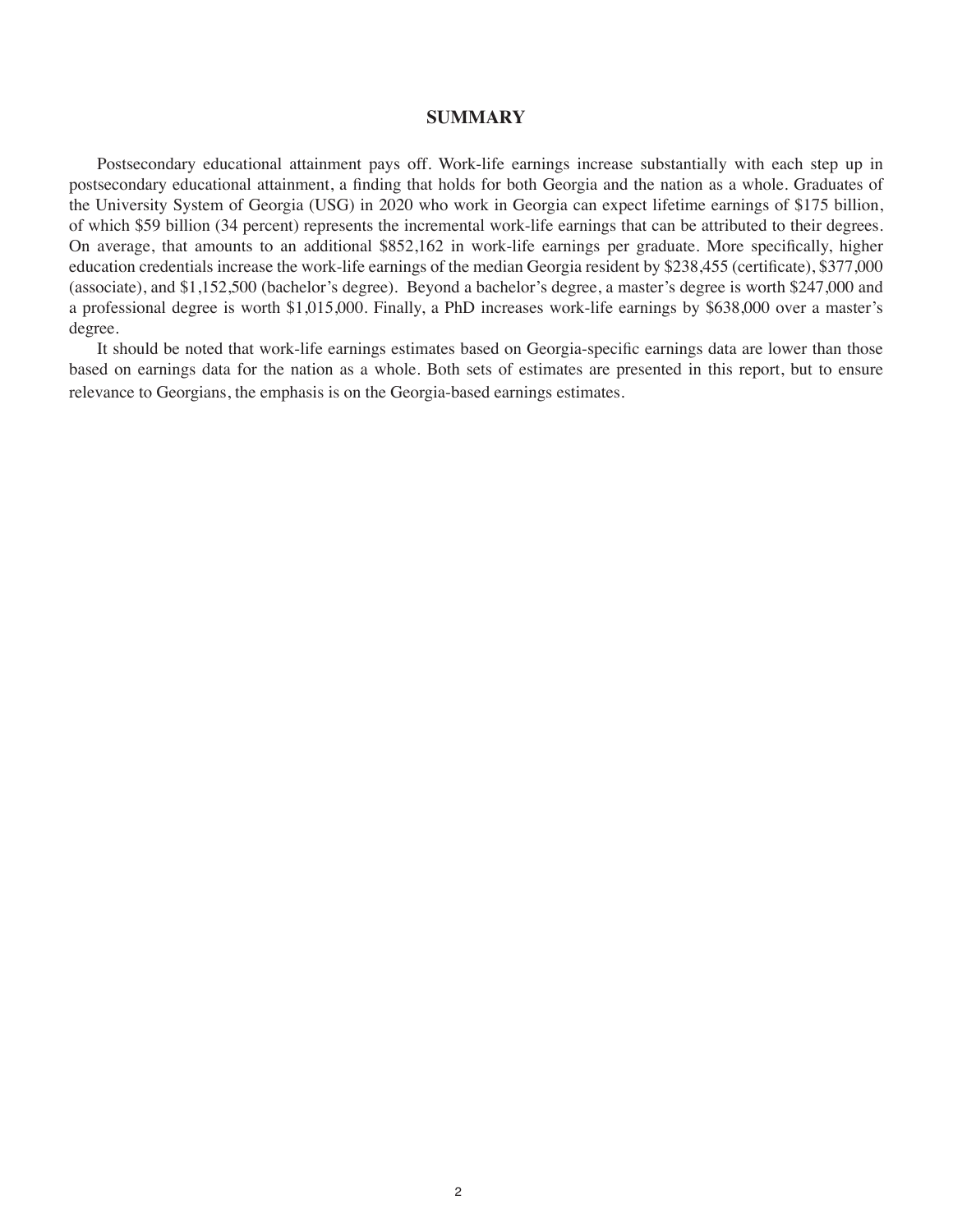## **HIGHER EDUCATION AND WORK-LIFE EARNINGS**

From the perspective of the students and their families, perhaps the most relevant measure of the economic "worth" of a college education is increased earnings over a working lifetime. Accordingly, on behalf of the Board o of a college education is increased earnings over a working lifetime. Accordingly, on behalf of the Board of Regents, the Selig Center prepared estimates of work-life earnings by level of educational attainment for Georgia and the U.S. Of course, the increase in earnings associated with a degree will vary from one person to another, over time, geographically, and by field of study. It is possible, however, to provide a rough approximation of the aggregate benefits to the USG's 2020 graduates, as well as benefits accruing to the average degree holder. The estimates are important because they show to what extent higher education pays off, which may motivate students, employers, workers, and policymakers to pursue and support postsecondary education.

This report presents work-life earnings estimates for the 68,947 graduates of the USG who received professional, doctoral, master's, bachelor's, associate degrees or certificates in FY 2020. The USG provided counts of those who earned degrees or certificates. These are not unduplicated counts, however, implying there is some double counting of persons who earned multiple degrees. Also, it's important to note that, due to data limitations, this report excludes work-life earnings estimates for 796 graduates who received advanced certificates or for 1,136 graduates who received Education Specialist degrees.

## ■ **Estimating Work-Life Earnings**

The Selig Center's synthetic work-life earnings estimates are based on median personal earned income (earnings) data from the U.S. Census Bureau's most recent five-year American Community Survey (2015-2019). The estimates therefore are based on earnings gathered over a particular period rather than longitudinal earnings data for 40 years of individuals' work-life. We use the five-year ACS because it increases statistical reliability enough to allow for investigation at the state-level by gender, race, and Hispanic origin. The dollar amounts are in 2019 dollars. The typical work-life is defined as the 40-year period between age 25 and 64. Our work-life earnings estimates are for people who maintain full-time (35 or more hours per week), year-round (50-52 weeks per year) employment. Those who do not maintain full-time, year-round work, or who do not work, will earn considerably less over the course of their working lives.

The Selig Center calculates work-life earnings using the method described by the Census Bureau's Economic and Statistics Administration's "Work-Life Earnings by Field of Degree and Occupation for People with a Bachelor's Degree: 2011 (ACSBR-11-04)." Specifically, we calculate synthetic work-life earnings for Georgia and for the U.S. by estimating the median earnings for each group of the population engaged in full-time, year-round work: ages 25-29, 30-34, 35-39, 40-44, 45-49, 50-54, 55-59, and 60-64. These estimates are multiplied by 5 to represent the expected amount of money earned in that stage of life. The five-year earnings estimates are added together to represent 40 years of earnings.

The totals represent what individuals within each group with the same education level could expect to earn, on average, in 2019 dollars, during a hypothetical 40-year working life. The estimates are illustrative and do not predict any individual's actual future earnings.

The incremental/additional impacts on work-life earnings are calculated for each step in educational attainment. Incremental work-life earnings for people with an associate degree are the difference in synthetic work-life earnings between people with a high school diploma and those with an associate degree. Incremental work-life earnings for bachelor's degree holders are the difference in synthetic work-life earnings between people with a high school diploma and a bachelor's degree. Incremental work-life earnings for people with a master's degree are the difference in synthetic work-life earnings between people with a bachelor's degree and a master's degree. Incremental work-life earnings for people with PhDs are calculated as the difference in synthetic work-life earnings between people with a master's and a PhD. Incremental work-life earnings for people with a professional degree are the difference in synthetic work-life earnings between people with a bachelor's degree and a professional degree.

It should be noted that work-life earnings for individuals with certificates are based on ratios derived from the article "Professional Certifications and Occupational Licenses: Evidence from the Current Population Survey", Table 5: Median Weekly Earnings by Educational Attainment, *Monthly Labor Review* (June, 2019). High school graduates with certificates earn 17.1 percent more than high school graduates without certificates.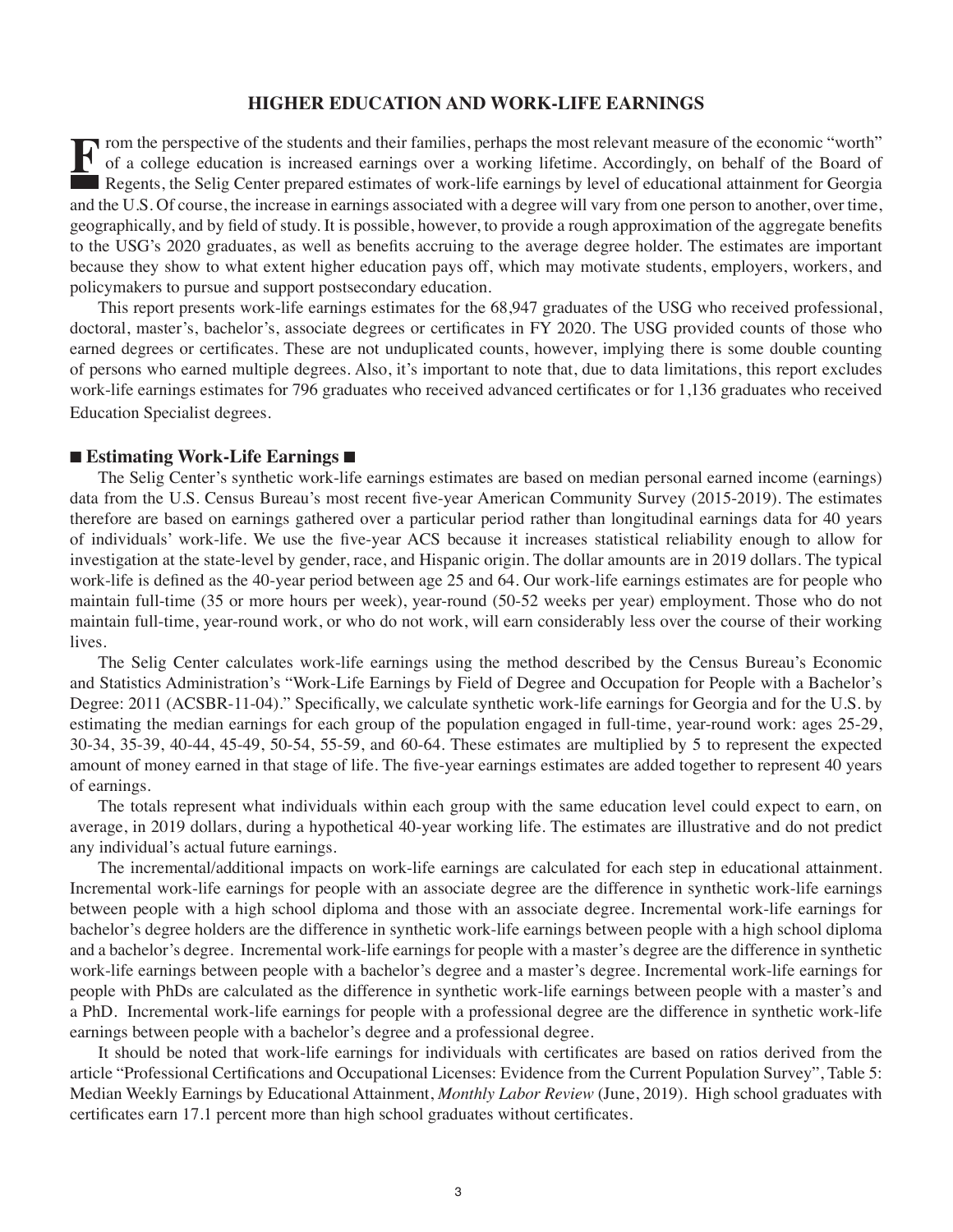The FY 2020 estimates presented in this report update those presented for 2017 in *The Promise of Potential: Advancing Georgia's Economic Future Through Postsecondary Education*, a report to the Bill & Melinda Gates Foundation that was published by the University of Georgia's Selig Center for Economic Growth in December 2019.

## **FINDINGS**

As expected, work-life earnings increase dramatically with education level (see Table 1). The additional, incremental work-life earnings per degree also are reported in Table 1. For each USG institution, synthetic work-life earnings of all graduates are estimated by multiplying the number of degrees conferred by estimated synthetic work-life earning per degree (see Table 2). The table also reports incremental work-life earnings of all graduates, which are estimated by multiplying the number of degrees conferred by estimated incremental work-life earnings per degree.

Synthetic work-life earnings increase substantially with each advanced college degree, and that is true for both Georgia and the nation as a whole. Although the payoff from postsecondary education is considerable, synthetic estimates of work-life earnings are lower for Georgia than for the U.S. That is true for all levels of educational attainment, but stepping up from a high school diploma to a bachelor's degree yields a larger percentage increase in work-life earnings in Georgia than in the U.S. as a whole. Less positively, going from a bachelor's degree to a master's, professional degree, or a PhD yields smaller percentage increases in work-life earnings in Georgia than in the nation as a whole, but the payoff is still substantial. In sum, higher education pays off, especially for high school graduates who obtain a bachelor's degrees.

On average, each advanced degree boosts individuals' work-life earnings. In Georgia, the work-life earnings of individuals with an associate degree will be \$377,000 more than for those with a high school diploma. The work-life earnings of Georgians with a bachelor's degree will be \$1,152,000 more than for those with a high school diploma. So, high school graduates who obtain a bachelor's degree will boost their work-life earnings in Georgia by 82 percent, which exceeds the 80 percent increase estimated for the nation as a whole.

In Georgia, the estimated payoff in terms of work-life earnings for people who go to graduate school is positive, but smaller than estimated for the U.S. For example, Georgians who earn a master's degree will boost their work-life earnings by \$247,000, or 10 percent, which pales in comparison to the \$450,000 (17 percent) increase in work-life earnings estimated for the U.S. as a whole. In Georgia, additional work-life earnings for individuals with a professional degree are \$1,015,000, or 40 percent more than for those with a bachelor's degree. For the nation as a whole, the payoff between a bachelor's degree and professional degree is almost twice as large, \$1,905,000. In Georgia, the increase in work-life earnings for those who earn a PhD compared to a master's degree is \$638,000; for the U.S. as a whole, the estimated payoff is \$755,000.

## ■ Work-Life Earnings for the Class of 2020 **■**

Based on work-life earnings estimates for Georgia, the analysis shows that 2020's USG graduates can expect worklife earnings of \$175 billion, which is \$59 billion more than they could expect to earn had they not gone on to college and graduate school. Thus, in terms of incremental (additional) work-life earnings, the collective worth of the degrees granted by USG is \$59 billion, or \$852,162 per graduate. Obviously, the economic worth of a postsecondary education over the course of a graduate's working life is considerable.

The 1,589 persons who received a certificate account for less than 1 percent of the collective increase in work-life earnings. In Georgia, the work-life earnings of graduates with a certificate will be \$238,455 more than for persons with a high school diploma. The 7,127 who received associate degrees will account for 5 percent of the collective increase in work-life earnings. On average, in Georgia, the work-life earnings of associate degree holders will be \$377,000 more than for persons with a high school diploma. The 43,522 persons who earned a bachelor's degree will account for 80 percent of the collective increase in work-life earnings. On average, the work-life earnings of those with a bachelor's degree will be \$1,152,500 more than for a high school graduate. The 14,020 master's degree holders will account for 10 percent of the collective increase in work-life earnings, and over an average career, will earn \$247,005 more than persons with only an undergraduate degree. The 1,729 PhDs will account for 2 percent of the collective increase in work-life earnings, accruing \$638,000 more on average than those with a master's degree. The 930 Professional degree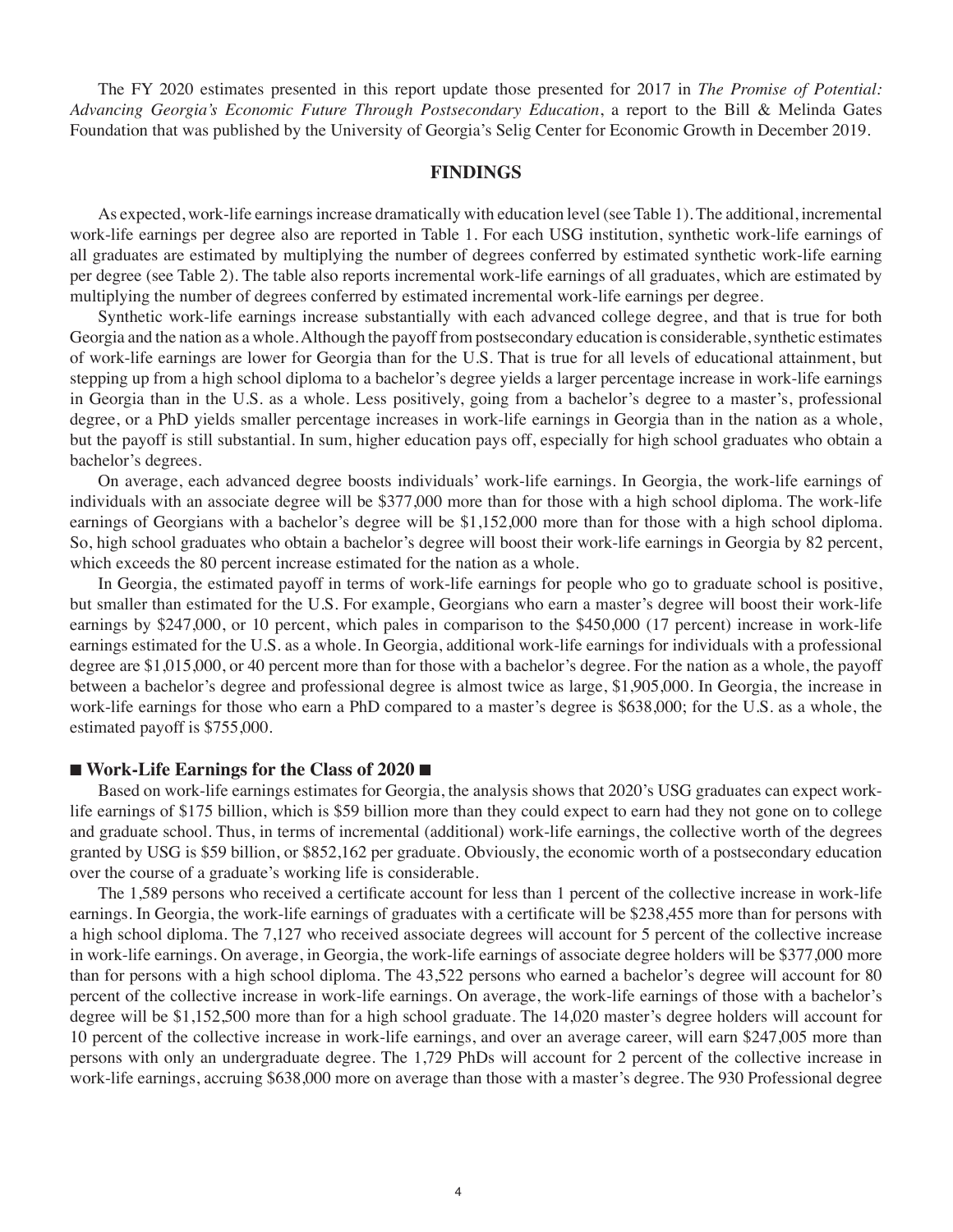holders will account for 3 percent of the collective increase in work-life earnings, and will have \$1,015,000 more than someone with only a bachelor's.

Although average earnings rise considerably with educational attainment, individual earnings within each specific education level can vary substantially. These differences result from a variety of factors, including field of study, occupational choice, labor force experience, and geographic location. Nonetheless, most USG graduates at every level will realize significantly higher work-life earnings.

## **CONCLUSION**

Postsecondary education pays off for USG graduates. Work-life earnings estimates for Georgia show that the Class of 2020 can expect to realize work-life earnings of \$175 billion, of which \$59 billion (34 percent) represents the incremental work-life earnings that can be attributed to their degrees. That amounts to an additional \$852,162 in worklife earnings per graduate. On average, that's what a USG education is worth. Moreover, the incremental work-life earnings based on data for the nation as a whole are even higher—an additional \$933,095 per graduate.  $\blacksquare$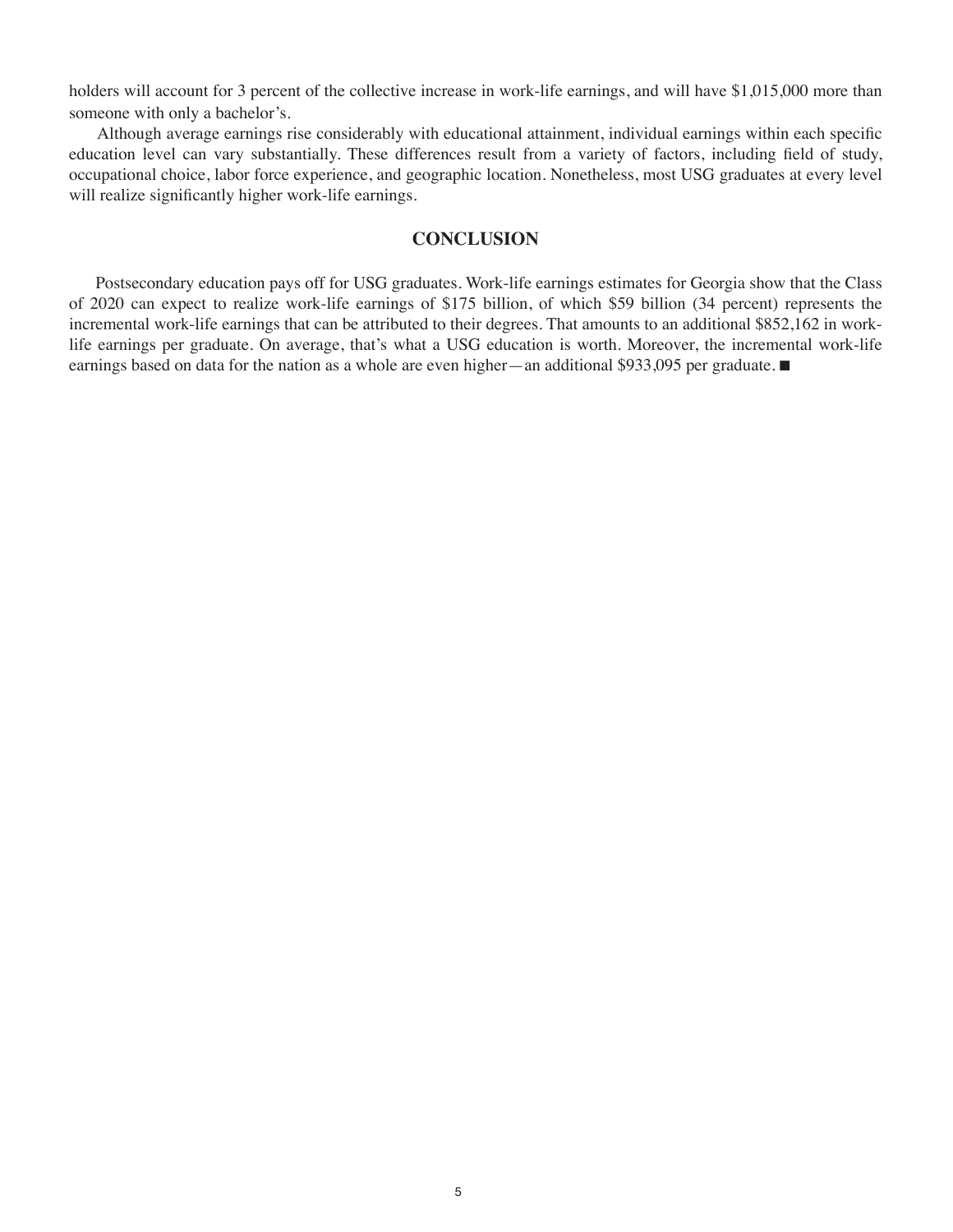#### **Table 1**

## **Educational Attainment and Synthetic Work-Life Earnings in the United States and Georgia (in 2019 dollars)**

| <b>Educational Attainment</b> | <b>Synthetic Work-</b><br>Life Earnings<br>in the US | <b>Synthetic Work-</b><br>Life Earnings<br>in Georgia | By Step in<br>Attainment          | <b>Additional Work-</b><br>Life Earnings<br>in the US | <b>Additional Work-</b><br>Life Earnings<br>in Georgia |
|-------------------------------|------------------------------------------------------|-------------------------------------------------------|-----------------------------------|-------------------------------------------------------|--------------------------------------------------------|
| Professional                  | 4,570,000                                            | 3,565,000                                             | Bachelor's to Professional        | 1,905,000                                             | 1,015,000                                              |
| Doctoral                      | 3,870,000                                            | 3,435,000                                             | Master's to Doctoral              | 755,000                                               | 638,000                                                |
| Master's                      | 3,115,000                                            | 2,797,000                                             | Bachelor's to Master              | 450.000                                               | 247.000                                                |
| Bachelor's                    | 2,665,000                                            | 2,550,000                                             | High School to Bachelor's         | 1,185,000                                             | 1,152,500                                              |
| Associate                     | 1,894,000                                            | 1,774,500                                             | <b>High School to Associate</b>   | 414.000                                               | 377,000                                                |
| Certificate                   | 1,732,531                                            | 1,635,955                                             | <b>High School to Certificate</b> | 252,531                                               | 238,455                                                |
| <b>High School Graduate</b>   | 1,480,000                                            | 1,397,500                                             | 9th-12th to High School           | 255,000                                               | 224,500                                                |
| 9th-12th Grade                | 1,225,000                                            | 1,173,000                                             |                                   |                                                       |                                                        |

Note: Estimates for Certificates were made by the authors based on data obtained from the U.S. Bureau of Labor Statistics*, Monthly Labor Review,* June 2019. 

Source: Selig Center for Economic Growth, Terry College of Business, The University of Georgia, based on U.S. Census Bureau, American Community Survey, 2015-2019 Five-Year Public Use Microdata Samples, IPUMS USA, University of Minnesota, March 2021.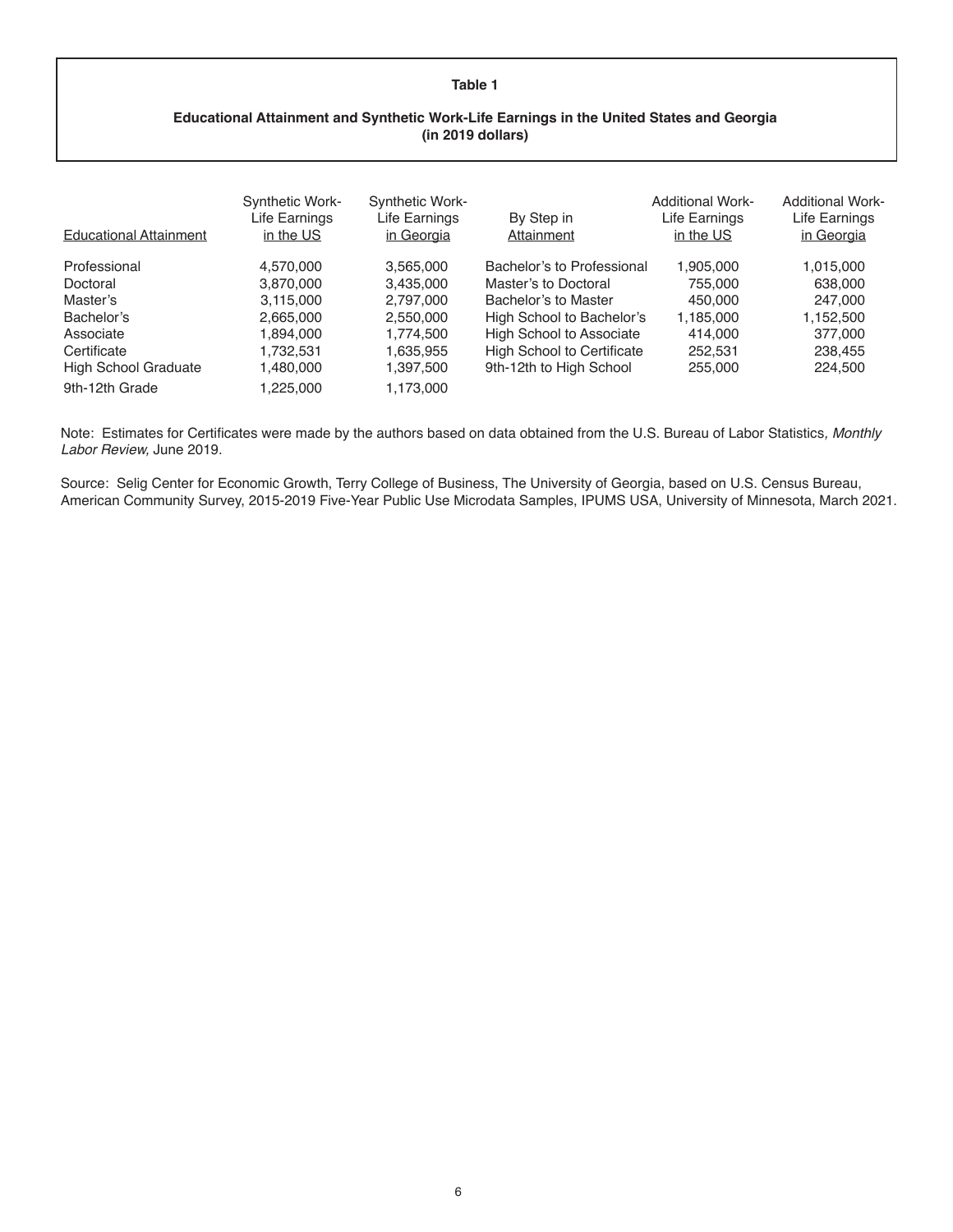#### **Table 2**

## **Synthetic Estimates of Work-Life Earnings of 2020 USG Graduates (in 2019 dollars)**

| Institution                                                  | Number of<br>Degrees<br>Conferred | U.S.<br>Synthetic Work-<br><b>Life Earnings</b> | U.S.<br>Portion Due<br>to Degree | Georgia<br>Synthetic Work-<br><b>Life Earnings</b> | Georgia<br>Portion Due<br>to Degree |
|--------------------------------------------------------------|-----------------------------------|-------------------------------------------------|----------------------------------|----------------------------------------------------|-------------------------------------|
| <b>System Total</b>                                          | 68,947                            | 186,967,390,503                                 | 64,334,115,503                   | 174,799,048,273                                    | 58,754,020,273                      |
| <b>Research Universities</b>                                 | 33,384                            | 93,410,196,601                                  | 30,323,601,601                   | 86,541,138,409                                     | 26,863,942,909                      |
| <b>Augusta University</b><br>Georgia Institute of Technology | 2,059<br>8,533                    | 6,377,764,364<br>25,206,497,531                 | 2,129,199,364<br>6,891,877,531   | 5,720,363,364<br>23,230,167,955                    | 1,698,062,364<br>5,875,936,455      |
| Georgia State University                                     | 10,339                            | 27,214,406,084                                  | 8,837,011,084                    | 25,346,631,045                                     | 7,962,039,045                       |
| University of Georgia                                        | 12,453                            | 34,611,528,622                                  | 12,465,513,622                   | 32,243,976,045                                     | 11,327,905,045                      |
| <b>Comprehensive Universities</b>                            | 17,614                            | 48,704,265,266                                  | 18,051,275,266                   | 45,885,303,227                                     | 16,854,667,227                      |
| Georgia Southern University                                  | 5,641                             | 15,607,709,035                                  | 5,801,059,035                    | 14,705,383,727                                     | 5,423,359,227                       |
| Kennesaw State University                                    | 6,926                             | 18,941,374,231                                  | 7,365,464,231                    | 17,916,685,500                                     | 6,958,817,500                       |
| University of West Georgia                                   | 2,697                             | 7,539,715,000                                   | 2,669,890,000                    | 7,077,829,000                                      | 2,460,695,000                       |
| Valdosta State University                                    | 2,350                             | 6,615,467,000                                   | 2,214,862,000                    | 6,185,405,000                                      | 2,011,795,500                       |
| <b>State Universities</b>                                    | 12,317                            | 32,051,687,755                                  | 11,493,357,755                   | 30,231,264,909                                     | 10,764,788,409                      |
| <b>Albany State University</b>                               | 1,169                             | 2,717,814,629                                   | 866,824,629                      | 2,560,562,591                                      | 809,330,091                         |
| <b>Clayton State University</b>                              | 1,223                             | 3,226,575,287                                   | 1,242,340,287                    | 3,056,108,864                                      | 1,177,548,864                       |
| <b>Columbus State University</b>                             | 1,885                             | 5,110,551,811                                   | 1,693,961,811                    | 4,788,227,773                                      | 1,546,819,273                       |
| Fort Valley State University                                 | 445                               | 1,223,275,000                                   | 466,320,000                      | 1,155,251,000                                      | 437,706,000                         |
| Georgia College & State University                           | 1,833                             | 5,110,642,909                                   | 1,793,077,909                    | 4,795,934,409                                      | 1,648,846,409                       |
| Georgia Southwestern State University                        | 574                               | 1,602,062,594                                   | 554,647,594                      | 1,502,206,864                                      | 507,574,364                         |
| Middle Georgia State University                              | 1,326                             | 3,356,168,727                                   | 1,247,933,727                    | 3,178,280,727                                      | 1,183,438,227                       |
| Savannah State University                                    | 684                               | 1,799,232,000                                   | 711,072,000                      | 1,707,274,000                                      | 677,624,000                         |
| University of North Georgia                                  | 3,178                             | 7,905,364,797                                   | 2,917,179,797                    | 7,487,418,682                                      | 2,775,901,182                       |
| <b>State Colleges</b>                                        | 5,632                             | 12,801,240,881                                  | 4,465,880,881                    | 12, 141, 341, 727                                  | 4,270,621,727                       |
| Abraham Baldwin Agricultural College                         | 715                               | 1,611,724,000                                   | 553,524,000                      | 1,527,784,500                                      | 528,572,000                         |
| Atlanta Metropolitan State College                           | 213                               | 448,911,000                                     | 133,671,000                      | 423,723,000                                        | 126,055,500                         |
| College of Coastal Georgia                                   | 556                               | 1,299,784,000                                   | 476,904,000                      | 1,234,782,000                                      | 457,772,000                         |
| Dalton State College                                         | 840                               | 1,981,961,881                                   | 738,761,881                      | 1,884,532,227                                      | 710,632,227                         |
| East Georgia State College                                   | 304                               | 591,196,000                                     | 141,276,000                      | 554,958,000                                        | 130,118,000                         |
| Georgia Gwinnett College                                     | 1,127                             | 3,003,455,000                                   | 1,335,495,000                    | 2,873,850,000                                      | 1,298,867,500                       |
| Georgia Highlands College                                    | 929                               | 1,851,275,000                                   | 476,355,000                      | 1,740,795,000                                      | 442,517,500                         |
| Gordon State College                                         | 535                               | 1,177,513,000                                   | 385,713,000                      | 1,114,539,000                                      | 366,876,500                         |
| South Georgia State College                                  | 413                               | 835,421,000                                     | 224,181,000                      | 786,378,000                                        | 209,210,500                         |

Note: Estimates for Certificates were estimated by the authors based on data obtained from the U.S. Bureau of Labor Statistics, *Monthly Labor Review*, June 2019. 

Source: Selig Center for Economic Growth, Terry College of Business, The University of Georgia, based on U.S. Census Bureau, American Community Survey, 2015-2019 5-Year Public Use Microdata Samples,; IPUMS USA, University of Minnesota, March 2021.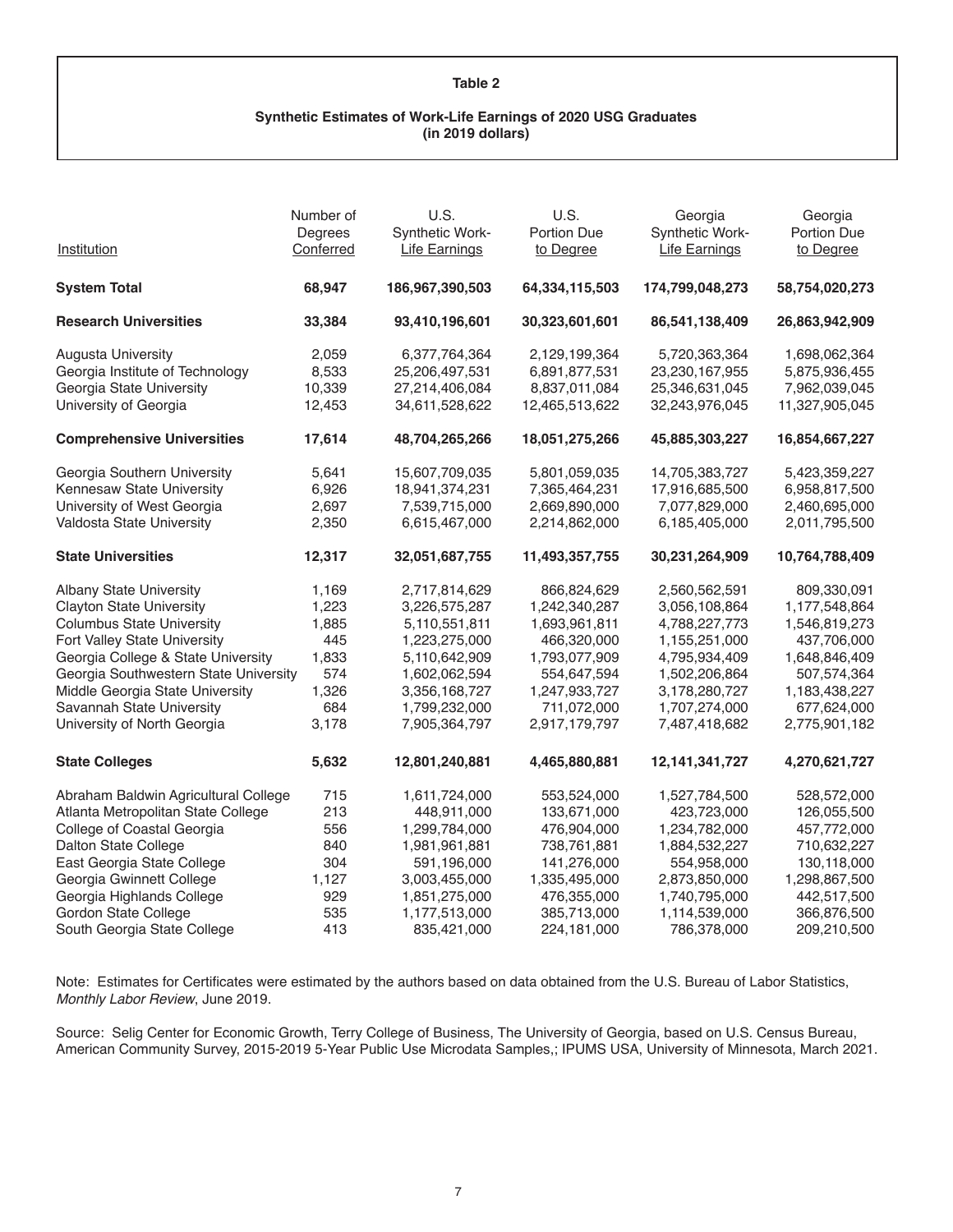# **Appendix 1**

#### **Synthetic Estimates of Georgia Work-Life Earnings of 2020 USG Graduates (in 2019 dollars)**

| Institution                            | Number of<br>Degrees<br>Conferred | Georgia<br>Synthetic Work-<br><b>Life Earnings</b> | Georgia<br>Portion Due<br>to Degree) |
|----------------------------------------|-----------------------------------|----------------------------------------------------|--------------------------------------|
| <b>System Total</b>                    | 68,947                            | 174,799,048,273                                    | 58,754,020,273                       |
| Professional                           | 930                               | 3,315,450,000                                      | 943,950,000                          |
| Doctoral                               | 1,759                             | 6,042,165,000                                      | 1,122,242,000                        |
| Master's                               | 14,020                            | 39,213,940,000                                     | 3,462,940,000                        |
| Bachelor's                             | 43,522                            | 110,981,100,000                                    | 50,159,105,000                       |
| Associate                              | 7,127                             | 12,646,861,500                                     | 2,686,879,000                        |
| Certificates                           | 1,589                             | 2,599,531,773                                      | 378,904,273                          |
| <b>Research Universities</b>           | 33,384                            | 86,541,138,409                                     | 26,863,942,909                       |
| <b>Augusta University</b>              | 2,059                             | 5,720,363,364                                      | 1,698,062,364                        |
| Professional                           | 308                               | 1,098,020,000                                      | 312,620,000                          |
| Doctoral                               | 123                               | 422,505,000                                        | 78,474,000                           |
| Master's                               | 536                               | 1,499,192,000                                      | 132,392,000                          |
| Bachelor's                             | 1,000                             | 2,550,000,000                                      | 1,152,500,000                        |
| Associate                              | 1                                 | 1,774,500                                          | 377,000                              |
| Certificates                           | 91                                | 148,871,864                                        | 21,699,364                           |
| <b>Georgia Institute of Technology</b> | 8,533                             | 23,230,167,955                                     | 5,875,936,455                        |
| Professional                           | 0                                 | 0                                                  | 0                                    |
| Doctoral                               | 527                               | 1,810,245,000                                      | 336,226,000                          |
| Master's                               | 4,071                             | 11,386,587,000                                     | 1,005,537,000                        |
| Bachelor's                             | 3,934                             | 10,031,700,000                                     | 4,533,935,000                        |
| Associate                              | 0                                 | 0                                                  | 0                                    |
| Certificates                           | 1                                 | 1,635,955                                          | 238,455                              |
| <b>Georgia State University</b>        | 10,339                            | 25,346,631,045                                     | 7,962,039,045                        |
| Professional                           | 191                               | 680,915,000                                        | 193,865,000                          |
| Doctoral                               | 291                               | 999,585,000                                        | 185,658,000                          |
| Master's                               | 2,003                             | 5,602,391,000                                      | 494,741,000                          |
| Bachelor's                             | 5,339                             | 13,614,450,000                                     | 6,153,197,500                        |
| Associate                              | 2,417                             | 4,288,966,500                                      | 911,209,000                          |
| Certificates                           | 98                                | 160,323,545                                        | 23,368,545                           |
| <b>University of Georgia</b>           | 12,453                            | 32,243,976,045                                     | 11,327,905,045                       |
| Professional                           | 431                               | 1,536,515,000                                      | 437,465,000                          |
| Doctoral                               | 528                               | 1,813,680,000                                      | 336,864,000                          |
| Master's                               | 1,976                             | 5,526,872,000                                      | 488,072,000                          |
| Bachelor's                             | 8,529                             | 21,748,950,000                                     | 9,829,672,500                        |
| Associate                              | 0                                 | 0                                                  | 0                                    |
| Certificates                           | 989                               | 1,617,959,045                                      | 235,831,545                          |
| <b>Comprehensive Universities</b>      | 17,614                            | 45,885,303,227                                     | 16,854,667,227                       |
| <b>Georgia Southern University</b>     | 5,641                             | 14,705,383,727                                     | 5,423,359,227                        |
| Professional                           | 0                                 | O                                                  |                                      |
| Doctoral                               | 101                               | 346,935,000                                        | 64,438,000                           |
| Master's                               | 1,091                             | 3,051,527,000                                      | 269,477,000                          |
| Bachelor's                             | 4,403                             | 11,227,650,000                                     | 5,074,457,500                        |
| Associate                              | 29                                | 51,460,500                                         | 10,933,000                           |
| Certificates                           | 17                                | 27,811,227                                         | 4,053,727                            |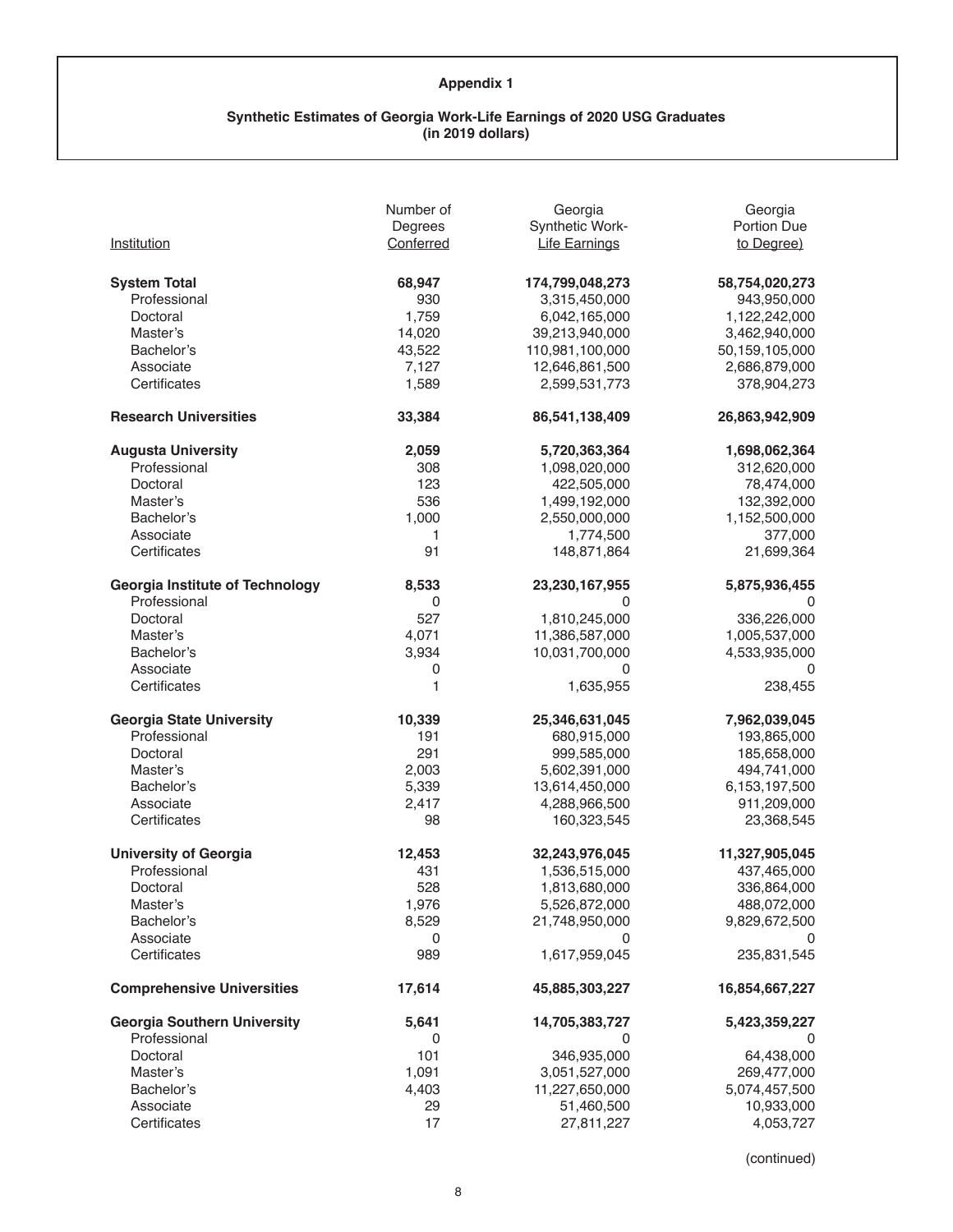#### **Synthetic Estimates of Georgia Work-Life Earnings of 2020 USG Graduates (in 2019 dollars)**

|                                   | Number of<br>Degrees | Georgia<br><b>Synthetic Work-</b> | Georgia<br>Portion Due |
|-----------------------------------|----------------------|-----------------------------------|------------------------|
| Institution                       | Conferred            | <b>Life Earnings</b>              | to Degree)             |
| <b>Kennesaw State University</b>  | 6,926                | 17,916,685,500                    | 6,958,817,500          |
| Professional                      | 0                    | 0                                 | 0                      |
| Doctoral                          | 54                   | 185,490,000                       | 34,452,000             |
| Master's                          | 1,044                | 2,920,068,000                     | 257,868,000            |
| Bachelor's                        | 5,773                | 14,721,150,000                    | 6,653,382,500          |
| Associate                         | 0                    | 0                                 |                        |
| Certificates                      | 55                   | 89,977,500                        | 13,115,000             |
| <b>University of West Georgia</b> | 2,697                | 7,077,829,000                     | 2,460,695,000          |
| Professional                      | 0                    | 0                                 | 0                      |
| Doctoral                          | 32                   | 109,920,000                       | 20,416,000             |
| Master's                          | 697                  | 1,949,509,000                     | 172,159,000            |
| Bachelor's                        | 1,968                | 5,018,400,000                     | 2,268,120,000          |
| Associate                         | 0                    | 0                                 | 0                      |
| Certificates                      | 0                    | 0                                 | $\Omega$               |
| <b>Valdosta State University</b>  | 2,350                | 6,185,405,000                     | 2,011,795,500          |
| Professional                      | 0                    | 0                                 | 0                      |
| Doctoral                          | 41                   | 140,835,000                       | 26,158,000             |
| Master's                          | 722                  | 2,019,434,000                     | 178,334,000            |
| Bachelor's                        | 1,559                | 3,975,450,000                     | 1,796,747,500          |
| Associate                         | 28                   | 49,686,000                        | 10,556,000             |
| Certificates                      | $\mathbf 0$          | 0                                 | 0                      |
| <b>State Universities</b>         | 12,317               | 30,231,264,909                    | 10,764,788,409         |
| <b>Albany State University</b>    | 1,169                | 2,560,562,591                     | 809,330,091            |
| Professional                      | 0                    | 0                                 | 0                      |
| Doctoral                          | $\mathbf 0$          | 0                                 | $\Omega$               |
| Master's                          | 102                  | 285,294,000                       | 25,194,000             |
| Bachelor's                        | 496                  | 1,264,800,000                     | 571,640,000            |
| Associate                         | 551                  | 977,749,500                       | 207,727,000            |
| Certificates                      | 20                   | 32,719,091                        | 4,769,091              |
| <b>Clayton State University</b>   | 1,223                | 3,056,108,864                     | 1,177,548,864          |
| Professional                      | 0                    | 0                                 | 0                      |
| Doctoral                          | $\boldsymbol{0}$     | 0                                 | 0                      |
| Master's                          | 147                  | 411,159,000                       | 36,309,000             |
| Bachelor's                        | 953                  | 2,430,150,000                     | 1,098,332,500          |
| Associate                         | 98                   | 173,901,000                       | 36,946,000             |
| Certificates                      | 25                   | 40,898,864                        | 5,961,364              |
| <b>Columbus State University</b>  | 1,885                | 4,788,227,773                     | 1,546,819,273          |
| Professional                      | $\mathbf 0$          | 0                                 | 0                      |
| Doctoral                          | 13                   | 44,655,000                        | 8,294,000              |
| Master's                          | 511                  | 1,429,267,000                     | 126,217,000            |
| Bachelor's                        | 1,184                | 3,019,200,000                     | 1,364,560,000          |
| Associate                         | 40                   | 70,980,000                        | 15,080,000             |
| Certificates                      | 137                  | 224,125,773                       | 32,668,273             |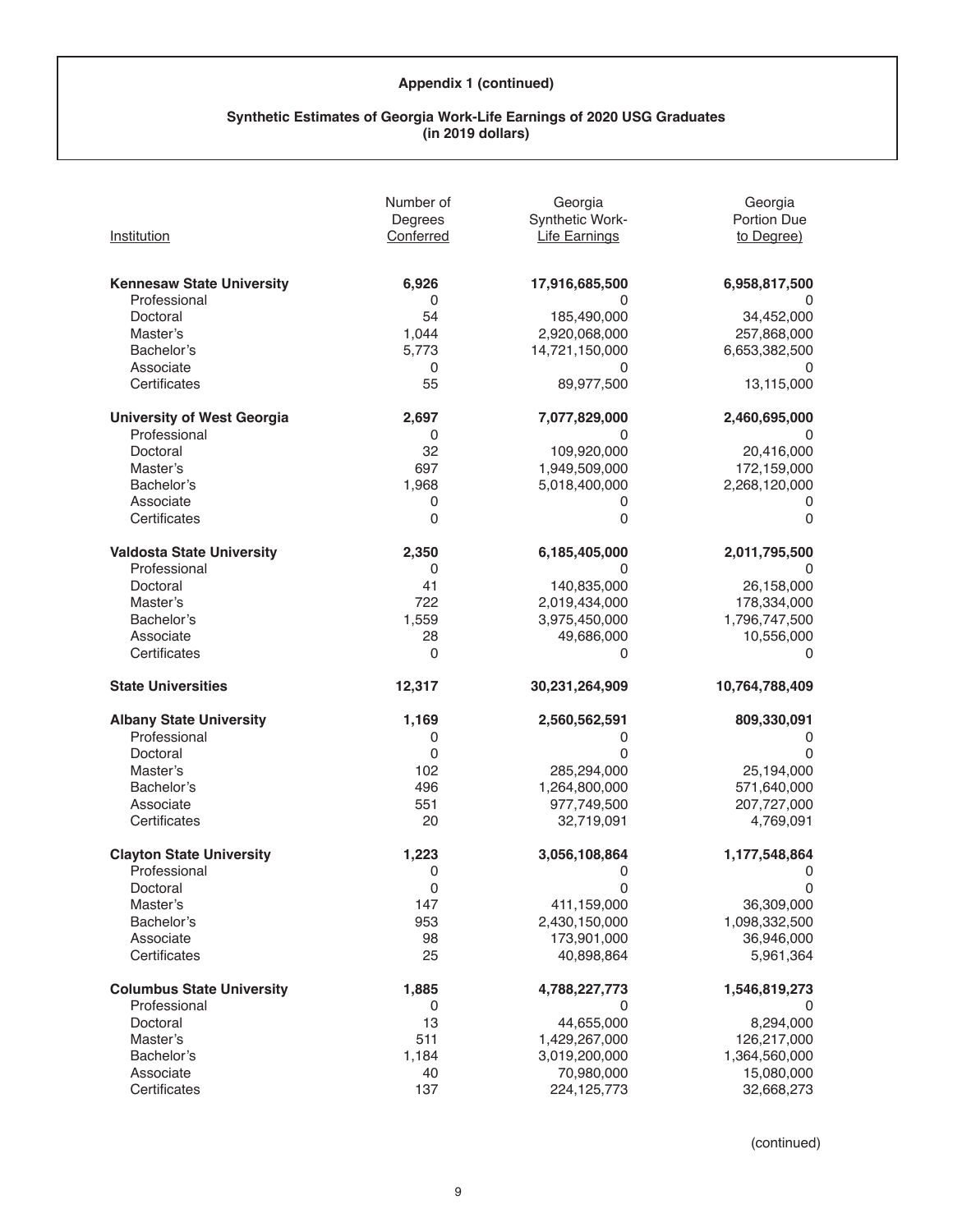#### **Synthetic Estimates of Georgia Work-Life Earnings of 2020 USG Graduates (in 2019 dollars)**

|                                               | Number of<br>Degrees | Georgia<br>Synthetic Work- | Georgia<br>Portion Due |
|-----------------------------------------------|----------------------|----------------------------|------------------------|
| Institution                                   | Conferred            | <b>Life Earnings</b>       | to Degree)             |
| <b>Fort Valley State University</b>           | 445                  | 1,155,251,000              | 437,706,000            |
| Professional                                  | 0                    | 0                          | 0                      |
| Doctoral                                      | 0                    | 0                          | 0                      |
| Master's                                      | 83                   | 232,151,000                | 20,501,000             |
| Bachelor's                                    | 362                  | 923,100,000                | 417,205,000            |
| Associate                                     | 0                    | 0                          | 0                      |
| Certificates                                  | $\Omega$             | 0                          | $\Omega$               |
| <b>Georgia College &amp; State University</b> | 1,833                | 4,795,934,409              | 1,648,846,409          |
| Professional                                  | 0                    | 0                          | 0                      |
| Doctoral                                      | 14                   | 48,090,000                 | 8,932,000              |
| Master's                                      | 491                  | 1,373,327,000              | 121,277,000            |
| Bachelor's                                    | 1,315                | 3,353,250,000              | 1,515,537,500          |
| Associate                                     | 0                    | 0                          | 0                      |
| Certificates                                  | 13                   | 21,267,409                 | 3,099,909              |
| Georgia Southwestern State University         | 574                  | 1,502,206,864              | 507,574,364            |
| Professional                                  | 0                    | 0                          | 0                      |
| Doctoral                                      | 0                    | 0                          | 0                      |
| Master's                                      | 167                  | 467,099,000                | 41,249,000             |
| Bachelor's                                    | 404                  | 1,030,200,000              | 465,610,000            |
| Associate                                     | 0                    | 0                          | 0                      |
| Certificates                                  | 3                    | 4,907,864                  | 715,364                |
| <b>Middle Georgia State University</b>        | 1,326                | 3,178,280,727              | 1,183,438,227          |
| Professional                                  | 0                    | 0                          | 0                      |
| Doctoral                                      | 0                    | $\Omega$                   | 0                      |
| Master's                                      | 123                  | 344,031,000                | 30,381,000             |
| Bachelor's                                    | 909                  | 2,317,950,000              | 1,047,622,500          |
| Associate                                     | 255                  | 452,497,500                | 96,135,000             |
| Certificates                                  | 39                   | 63,802,227                 | 9,299,727              |
| <b>Savannah State University</b>              | 684                  | 1,707,274,000              | 677,624,000            |
| Professional                                  | 0                    | 0                          | 0                      |
| Doctoral                                      | 0                    | 0                          | 0                      |
| Master's                                      | 64                   | 179,008,000                | 15,808,000             |
| Bachelor's                                    | 552                  | 1,407,600,000              | 636,180,000            |
| Associate                                     | 68                   | 120,666,000                | 25,636,000             |
| Certificates                                  | $\mathbf 0$          | 0                          | 0                      |
| <b>University of North Georgia</b>            | 3,178                | 7,487,418,682              | 2,775,901,182          |
| Professional                                  | 0                    | 0                          | 0                      |
| Doctoral                                      | 35                   | 120,225,000                | 22,330,000             |
| Master's                                      | 192                  | 537,024,000                | 47,424,000             |
| Bachelor's                                    | 2,068                | 5,273,400,000              | 2,383,370,000          |
| Associate                                     | 810                  | 1,437,345,000              | 305,370,000            |
| Certificates                                  | 73                   | 119,424,682                | 17,407,182             |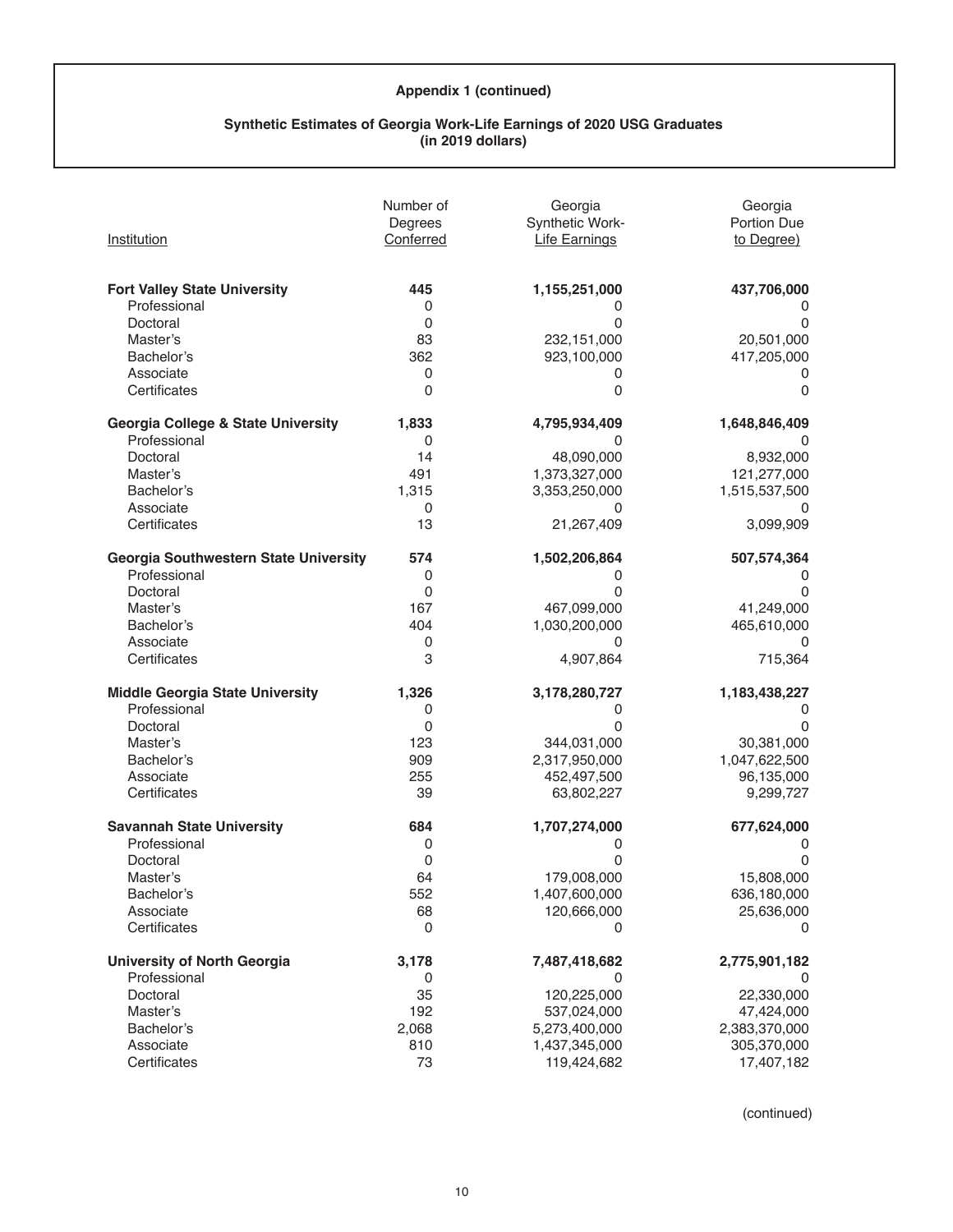## **Synthetic Estimates of Georgia Work-Life Earnings of 2020 USG Graduates (in 2019 dollars)**

|                                      | Number of   | Georgia              | Georgia       |
|--------------------------------------|-------------|----------------------|---------------|
|                                      | Degrees     | Synthetic Work-      | Portion Due   |
| Institution                          | Conferred   | <b>Life Earnings</b> | to Degree)    |
| <b>State Colleges</b>                | 5,632       | 12, 141, 341, 727    | 4,270,621,727 |
| Abraham Baldwin Agricultural College | 715         | 1,527,784,500        | 528,572,000   |
| Professional                         | 0           | 0                    | 0             |
| Doctoral                             | 0           | 0                    | 0             |
| Master's                             | 0           | 0                    | $\Omega$      |
| Bachelor's                           | 334         | 851,700,000          | 384,935,000   |
| Associate                            | 381         | 676,084,500          | 143,637,000   |
| Certificates                         | 0           | 0                    | 0             |
| Atlanta Metropolitan State College   | 213         | 423,723,000          | 126,055,500   |
| Professional                         | 0           | 0                    | $\Omega$      |
| Doctoral                             | 0           | 0                    | 0             |
| Master's                             | 0           | 0                    | 0             |
| Bachelor's                           | 59          | 150,450,000          | 67,997,500    |
| Associate                            | 154         | 273,273,000          | 58,058,000    |
| Certificates                         | 0           | 0                    | 0             |
| <b>College of Coastal Georgia</b>    | 556         | 1,234,782,000        | 457,772,000   |
| Professional                         | 0           | 0                    | 0             |
| Doctoral                             | 0           | 0                    | 0             |
| Master's                             | 0           | 0                    | 0             |
| Bachelor's                           | 320         | 816,000,000          | 368,800,000   |
| Associate                            | 236         | 418,782,000          | 88,972,000    |
| Certificates                         | 0           | $\Omega$             | 0             |
| <b>Dalton State College</b>          | 840         | 1,884,532,227        | 710,632,227   |
| Professional                         | 0           | 0                    | 0             |
| Doctoral                             | 0           | 0                    | 0             |
| Master's                             | $\Omega$    | 0                    | $\Omega$      |
| Bachelor's                           | 513         | 1,308,150,000        | 591,232,500   |
| Associate                            | 299         | 530,575,500          | 112,723,000   |
| Certificates                         | 28          | 45,806,727           | 6,676,727     |
| <b>East Georgia State College</b>    | 304         | 554,958,000          | 130,118,000   |
| Professional                         | 0           | 0                    | 0             |
| Doctoral                             | 0           | 0                    | 0             |
| Master's                             | 0           | 0                    | $\mathbf 0$   |
| Bachelor's                           | 20          | 51,000,000           | 23,050,000    |
| Associate                            | 284         | 503,958,000          | 107,068,000   |
| Certificates                         | $\mathbf 0$ | 0                    | 0             |
| <b>Georgia Gwinnett College</b>      | 1,127       | 2,873,850,000        | 1,298,867,500 |
| Professional                         | 0           | 0                    | 0             |
| Doctoral                             | 0           | 0                    | 0             |
| Master's                             | 0           | 0                    | 0             |
| Bachelor's                           | 1,127       | 2,873,850,000        | 1,298,867,500 |
| Associate                            | 0           | 0                    | 0             |
| Certificates                         | 0           | 0                    | 0             |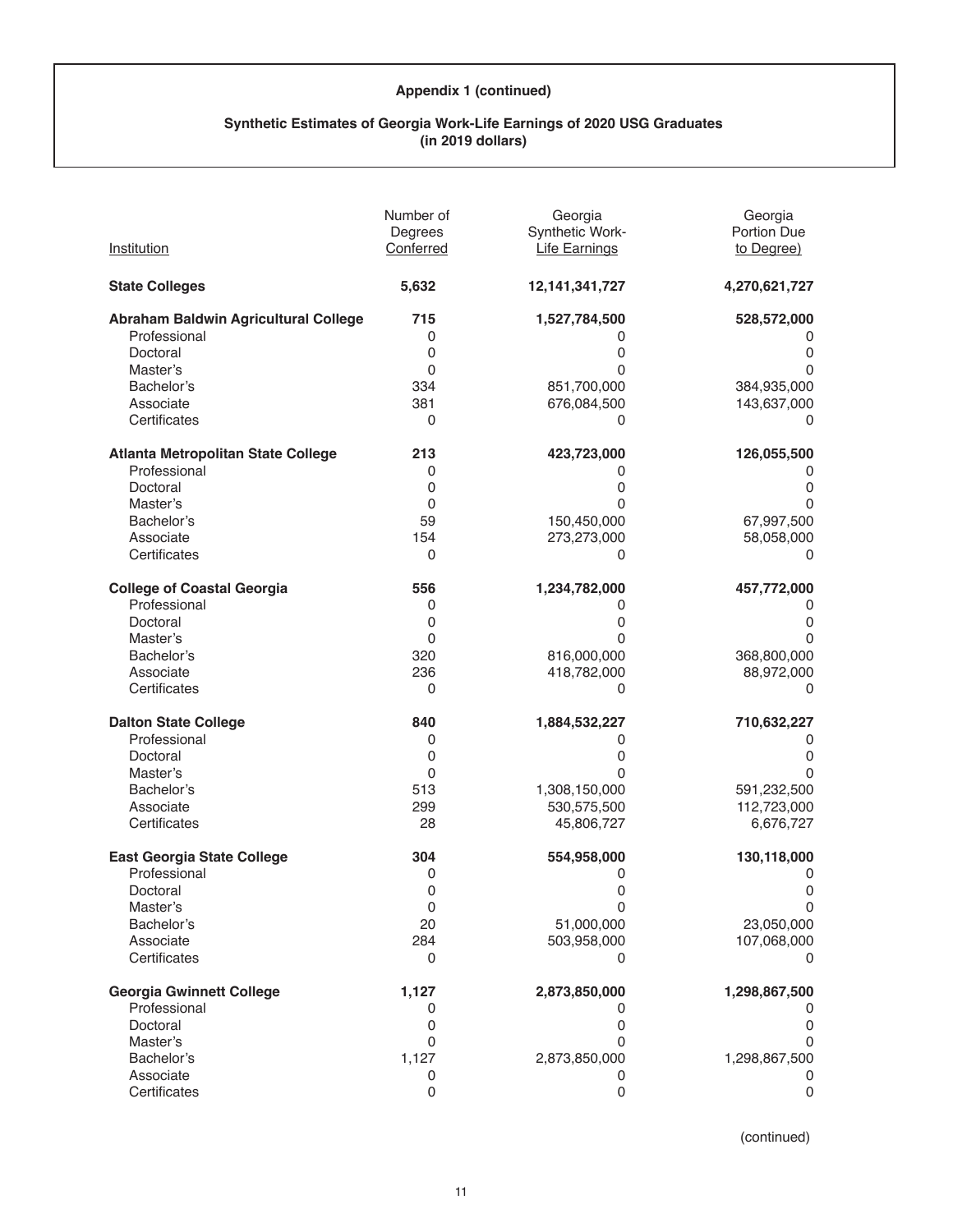## **Synthetic Estimates of Georgia Work-Life Earnings of 2020 USG Graduates (in 2019 dollars)**

| Institution                 | Number of<br>Degrees<br>Conferred | Georgia<br>Synthetic Work-<br><b>Life Earnings</b> | Georgia<br>Portion Due<br>to Degree) |
|-----------------------------|-----------------------------------|----------------------------------------------------|--------------------------------------|
| Georgia Highlands College   | 929                               | 1,740,795,000                                      | 442,517,500                          |
| Professional                |                                   |                                                    |                                      |
| Doctoral                    | O                                 |                                                    |                                      |
| Master's                    | O                                 |                                                    |                                      |
| <b>Bachelors</b>            | 119                               | 303,450,000                                        | 137, 147, 500                        |
| Associate                   | 810                               | 1,437,345,000                                      | 305,370,000                          |
| Certificates                | 0                                 |                                                    |                                      |
| <b>Gordon State College</b> | 535                               | 1,114,539,000                                      | 366,876,500                          |
| Professional                | O                                 |                                                    |                                      |
| Doctoral                    | ი                                 |                                                    |                                      |
| Master's                    | O                                 |                                                    |                                      |
| Bachelor's                  | 213                               | 543,150,000                                        | 245,482,500                          |
| Associate                   | 322                               | 571,389,000                                        | 121,394,000                          |
| Certificates                | O                                 |                                                    |                                      |
| South Georgia State College | 413                               | 786,378,000                                        | 209,210,500                          |
| Professional                | 0                                 |                                                    |                                      |
| Doctoral                    | O                                 |                                                    |                                      |
| Master's                    | O                                 |                                                    |                                      |
| Bachelor's                  | 69                                | 175,950,000                                        | 79,522,500                           |
| Associate                   | 344                               | 610,428,000                                        | 129,688,000                          |
| Certificates                | 0                                 |                                                    |                                      |

Note: Estimates for Certificates were estimated by the authors based on data obtained from the U.S. Bureau of Labor Statistics, *Monthly Labor Review,* June 2019. 

Source: Selig Center for Economic Growth, Terry College of Business, The University of Georgia, based on U.S. Census Bureau, American Community Survey, 2015-2019 5-Year Public Use Microdata Samples, IPUMS USA, University of Minnesota, March 2021.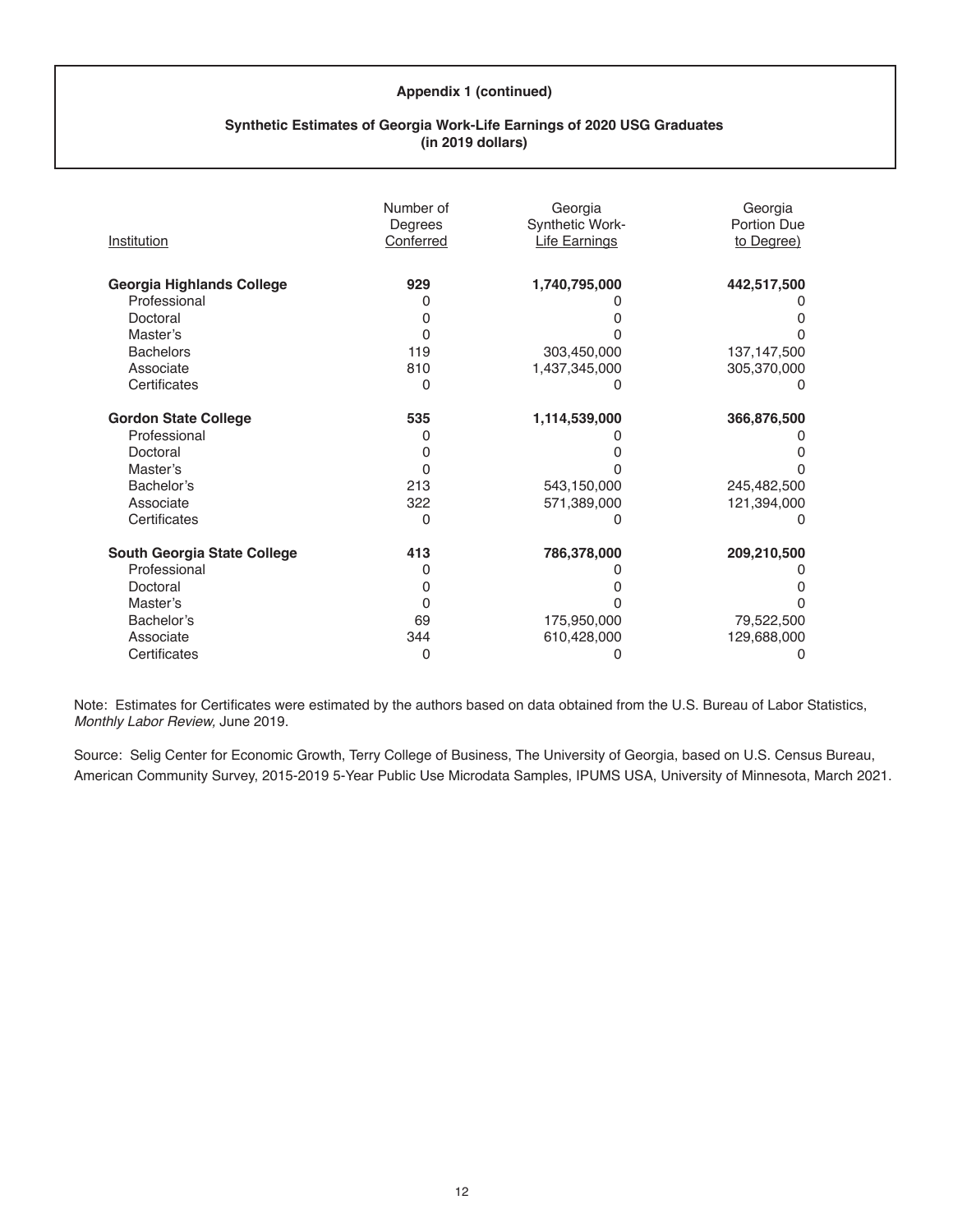# **Appendix 2**

#### **Synthetic Estimates of U.S. Work-Life Earnings of 2020 USG Graduates (in 2019 dollars)**

|                                                        | Number of<br>Degrees | U.S.<br>Synthetic Work-         | U.S.<br>Portion Due          |
|--------------------------------------------------------|----------------------|---------------------------------|------------------------------|
| Institution                                            | Conferred            | <b>Life Earnings</b>            | to Degree)                   |
| <b>System Total</b>                                    | 68,947               | 186,967,390,503                 | 64,334,115,503               |
| Professional                                           | 930                  | 4,250,100,000                   | 1,771,650,000                |
| Doctoral                                               | 1,759                | 6,807,330,000                   | 1,328,045,000                |
| Master's                                               | 14,020               | 43,672,300,000                  | 6,309,000,000                |
| Bachelor's                                             | 43,522               | 115,986,130,000                 | 51,573,570,000               |
| Associate                                              | 7,127                | 13,498,538,000                  | 2,950,578,000                |
| Certificates                                           | 1,589                | 2,752,992,503                   | 401,272,503                  |
| <b>Research Universities</b>                           | 33,384               | 93,410,196,601                  | 30,323,601,601               |
| <b>Augusta University</b>                              | 2,059                | 6,377,764,364                   | 2,129,199,364                |
| Professional                                           | 308                  | 1,407,560,000                   | 586,740,000                  |
| Doctoral                                               | 123                  | 476,010,000                     | 92,865,000                   |
| Master's                                               | 536                  | 1,669,640,000                   | 241,200,000                  |
| Bachelor's                                             | 1,000                | 2,665,000,000                   | 1,185,000,000                |
| Associate                                              | 1                    | 1,894,000                       | 414,000                      |
| Certificates                                           | 91                   | 157,660,364                     | 22,980,364                   |
| <b>Georgia Institute of Technology</b><br>Professional | 8,533                | 25,206,497,531                  | 6,891,877,531                |
|                                                        | $\pmb{0}$<br>527     | 0<br>2,039,490,000              | 0                            |
| Doctoral<br>Master's                                   | 4,071                | 12,681,165,000                  | 397,885,000<br>1,831,950,000 |
| Bachelor's                                             | 3,934                | 10,484,110,000                  | 4,661,790,000                |
| Associate                                              | 0                    | 0                               | 0                            |
| Certificates                                           | 1                    | 1,732,531                       | 252,531                      |
| <b>Georgia State University</b>                        | 10,339               | 27,214,406,084                  | 8,837,011,084                |
| Professional                                           | 191                  | 872,870,000                     | 363,855,000                  |
| Doctoral                                               | 291                  | 1,126,170,000                   | 219,705,000                  |
| Master's                                               | 2,003                | 6,239,345,000                   | 901,350,000                  |
| Bachelor's                                             | 5,339                | 14,228,435,000                  | 6,326,715,000                |
| Associate                                              | 2,417                | 4,577,798,000                   | 1,000,638,000                |
| Certificates                                           | 98                   | 169,788,084                     | 24,748,084                   |
| <b>University of Georgia</b>                           | 12,453               | 34,611,528,622                  | 12,465,513,622               |
| Professional                                           | 431                  | 1,969,670,000                   | 821,055,000                  |
| Doctoral                                               | 528                  | 2,043,360,000                   | 398,640,000                  |
| Master's                                               | 1,976                | 6,155,240,000                   | 889,200,000                  |
| Bachelor's                                             | 8,529                | 22,729,785,000                  | 10,106,865,000               |
| Associate                                              | 0                    | 0                               | 0                            |
| Certificates                                           | 989                  | 1,713,473,622                   | 249,753,622                  |
| <b>Comprehensive Universities</b>                      | 17,614               | 48,704,265,266                  | 18,051,275,266               |
| <b>Georgia Southern University</b>                     | 5,641                | 15,607,709,035                  | 5,801,059,035                |
| Professional                                           | 0                    | 0                               | 0                            |
| Doctoral<br>Master's                                   | 101                  | 390,870,000                     | 76,255,000                   |
|                                                        | 1,091<br>4,403       | 3,398,465,000<br>11,733,995,000 | 490,950,000<br>5,217,555,000 |
| Bachelor's<br>Associate                                | 29                   | 54,926,000                      | 12,006,000                   |
| Certificates                                           | 17                   | 29,453,035                      | 4,293,035                    |
|                                                        |                      |                                 |                              |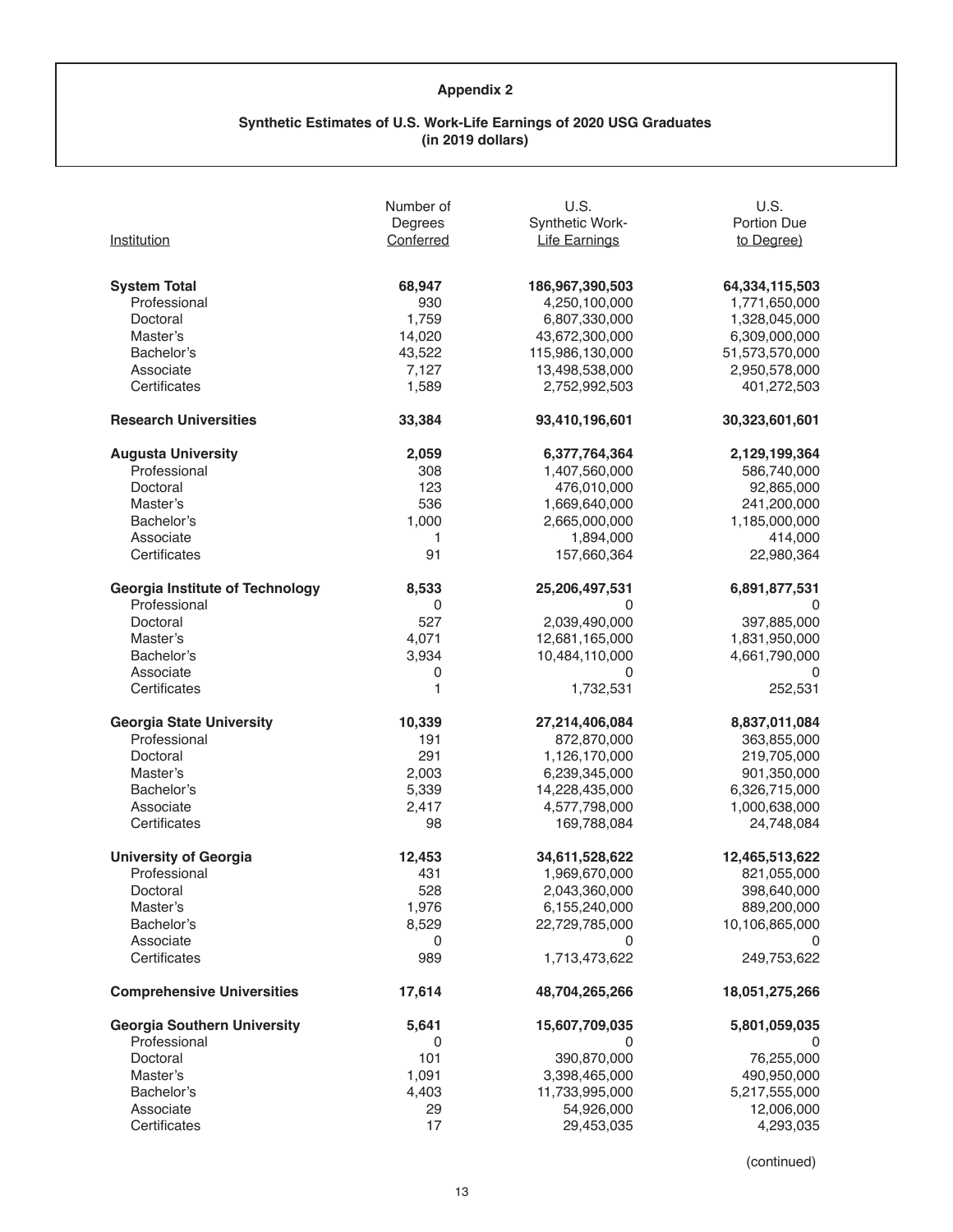#### **Synthetic Estimates of U.S. Work-Life Earnings of 2020 USG Graduates (in 2019 dollars)**

| Institution                       | Number of<br>Degrees<br>Conferred | U.S.<br>Synthetic Work-<br><b>Life Earnings</b> | U.S.<br>Portion Due<br>to Degree) |
|-----------------------------------|-----------------------------------|-------------------------------------------------|-----------------------------------|
| <b>Kennesaw State University</b>  | 6,926                             | 18,941,374,231                                  | 7,365,464,231                     |
| Professional                      | 0                                 | 0                                               |                                   |
| Doctoral                          | 54                                | 208,980,000                                     | 40,770,000                        |
| Master's                          | 1,044                             | 3,252,060,000                                   | 469,800,000                       |
| Bachelor's                        | 5,773                             | 15,385,045,000                                  | 6,841,005,000                     |
| Associate                         | $\mathbf 0$                       | 0                                               | 0                                 |
| Certificates                      | 55                                | 95,289,231                                      | 13,889,231                        |
| <b>University of West Georgia</b> | 2,697                             | 7,539,715,000                                   | 2,669,890,000                     |
| Professional                      | $\mathbf 0$                       | 0                                               | 0                                 |
| Doctoral                          | 32                                | 123,840,000                                     | 24,160,000                        |
| Master's                          | 697                               | 2,171,155,000                                   | 313,650,000                       |
| Bachelor's                        | 1,968                             | 5,244,720,000                                   | 2,332,080,000                     |
| Associate                         | 0                                 | 0                                               | 0                                 |
| Certificates                      | 0                                 | 0                                               | $\Omega$                          |
| <b>Valdosta State University</b>  | 2,350                             | 6,615,467,000                                   | 2,214,862,000                     |
| Professional                      | 0                                 | 0                                               | 0                                 |
| Doctoral                          | 41                                | 158,670,000                                     | 30,955,000                        |
| Master's                          | 722                               | 2,249,030,000                                   | 324,900,000                       |
| Bachelor's                        | 1,559                             | 4,154,735,000                                   | 1,847,415,000                     |
| Associate                         | 28                                | 53,032,000                                      | 11,592,000                        |
| Certificates                      | $\Omega$                          | 0                                               | 0                                 |
| <b>State Universities</b>         | 12,317                            | 32,051,687,755                                  | 11,493,357,755                    |
| <b>Albany State University</b>    | 1,169                             | 2,717,814,629                                   | 866,824,629                       |
| Professional                      | 0                                 | 0                                               | 0                                 |
| Doctoral                          | $\pmb{0}$                         | 0                                               | 0                                 |
| Master's                          | 102                               | 317,730,000                                     | 45,900,000                        |
| Bachelor's                        | 496                               | 1,321,840,000                                   | 587,760,000                       |
| Associate                         | 551                               | 1,043,594,000                                   | 228,114,000                       |
| Certificates                      | 20                                | 34,650,629                                      | 5,050,629                         |
| <b>Clayton State University</b>   | 1,223                             | 3,226,575,287                                   | 1,242,340,287                     |
| Professional                      | 0                                 | 0                                               | 0                                 |
| Doctoral                          | $\Omega$                          | 0                                               | $\overline{0}$                    |
| Master's                          | 147                               | 457,905,000                                     | 66,150,000                        |
| Bachelor's                        | 953                               | 2,539,745,000                                   | 1,129,305,000                     |
| Associate                         | 98                                | 185,612,000                                     | 40,572,000                        |
| Certificates                      | 25                                | 43,313,287                                      | 6,313,287                         |
| <b>Columbus State University</b>  | 1,885                             | 5,110,551,811                                   | 1,693,961,811                     |
| Professional                      | 0                                 | 0                                               | 0                                 |
| Doctoral                          | 13                                | 50,310,000                                      | 9,815,000                         |
| Master's                          | 511                               | 1,591,765,000                                   | 229,950,000                       |
| Bachelor's                        | 1,184                             | 3,155,360,000                                   | 1,403,040,000                     |
| Associate                         | 40                                | 75,760,000                                      | 16,560,000                        |
| Certificates                      | 137                               | 237,356,811                                     | 34,596,811                        |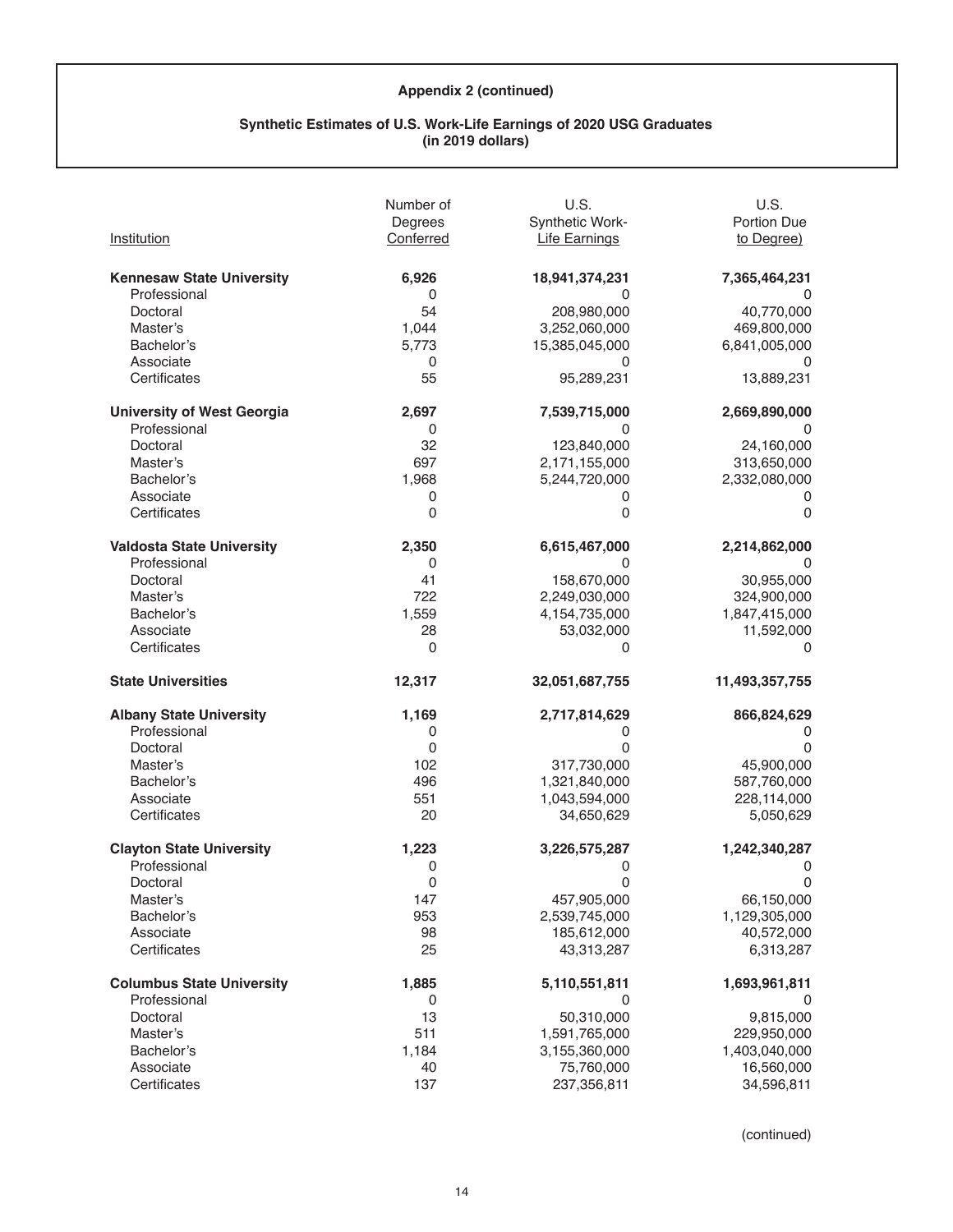#### **Synthetic Estimates of U.S. Work-Life Earnings of 2020 USG Graduates (in 2019 dollars)**

|                                                     | Number of<br>Degrees | U.S.<br>Synthetic Work- | U.S.<br>Portion Due |
|-----------------------------------------------------|----------------------|-------------------------|---------------------|
| Institution                                         | Conferred            | <b>Life Earnings</b>    | to Degree)          |
|                                                     | 445                  | 1,223,275,000           |                     |
| <b>Fort Valley State University</b><br>Professional |                      |                         | 466,320,000         |
| Doctoral                                            | 0<br>0               | 0<br>0                  | 0<br>0              |
|                                                     |                      |                         |                     |
| Master's                                            | 83                   | 258,545,000             | 37,350,000          |
| Bachelor's                                          | 362                  | 964,730,000             | 428,970,000         |
| Associate                                           | 0                    | 0                       | 0                   |
| Certificates                                        | 0                    | 0                       | 0                   |
| <b>Georgia College &amp; State University</b>       | 1,833                | 5,110,642,909           | 1,793,077,909       |
| Professional                                        | 0                    | 0                       | 0                   |
| Doctoral                                            | 14                   | 54,180,000              | 10,570,000          |
| Master's                                            | 491                  | 1,529,465,000           | 220,950,000         |
| Bachelor's                                          | 1,315                | 3,504,475,000           | 1,558,275,000       |
| Associate'                                          | 0                    |                         | 0                   |
| Certificates                                        | 13                   | 22,522,909              | 3,282,909           |
| Georgia Southwestern State University               | 574                  | 1,602,062,594           | 554,647,594         |
| Professional                                        | 0                    | 0                       | 0                   |
| Doctoral                                            | 0                    | ი                       | 0                   |
| Master's                                            | 167                  | 520,205,000             | 75,150,000          |
| Bachelor's                                          | 404                  | 1,076,660,000           | 478,740,000         |
| Associate                                           | 0                    | 0                       | 0                   |
| Certificates                                        | 3                    | 5,197,594               | 757,594             |
| <b>Middle Georgia State University</b>              | 1,326                | 3,356,168,727           | 1,247,933,727       |
| Professional                                        | 0                    | 0                       | 0                   |
| Doctoral                                            | 0                    | 0                       | 0                   |
| Master's                                            | 123                  | 383,145,000             | 55,350,000          |
| Bachelor's                                          | 909                  | 2,422,485,000           | 1,077,165,000       |
| Associate                                           | 255                  | 482,970,000             | 105,570,000         |
| Certificates                                        | 39                   | 67,568,727              | 9,848,727           |
| <b>Savannah State University</b>                    | 684                  | 1,799,232,000           | 711,072,000         |
| Professional                                        | 0                    | 0                       | 0                   |
| Doctoral                                            | 0                    | 0                       | 0                   |
| Master's                                            | 64                   | 199,360,000             | 28,800,000          |
| Bachelor's                                          | 552                  | 1,471,080,000           | 654,120,000         |
| Associate                                           | 68                   | 128,792,000             | 28,152,000          |
| Certificates                                        | 0                    | 0                       | 0                   |
| <b>University of North Georgia</b>                  | 3,178                | 7,905,364,797           | 2,917,179,797       |
| Professional                                        | 0                    | 0                       | 0                   |
| Doctoral                                            | 35                   | 135,450,000             | 26,425,000          |
| Master's                                            | 192                  | 598,080,000             | 86,400,000          |
| Bachelor's                                          | 2,068                | 5,511,220,000           | 2,450,580,000       |
| Associate                                           | 810                  | 1,534,140,000           | 335,340,000         |
| Certificates                                        |                      |                         |                     |
|                                                     | 73                   | 126,474,797             | 18,434,797          |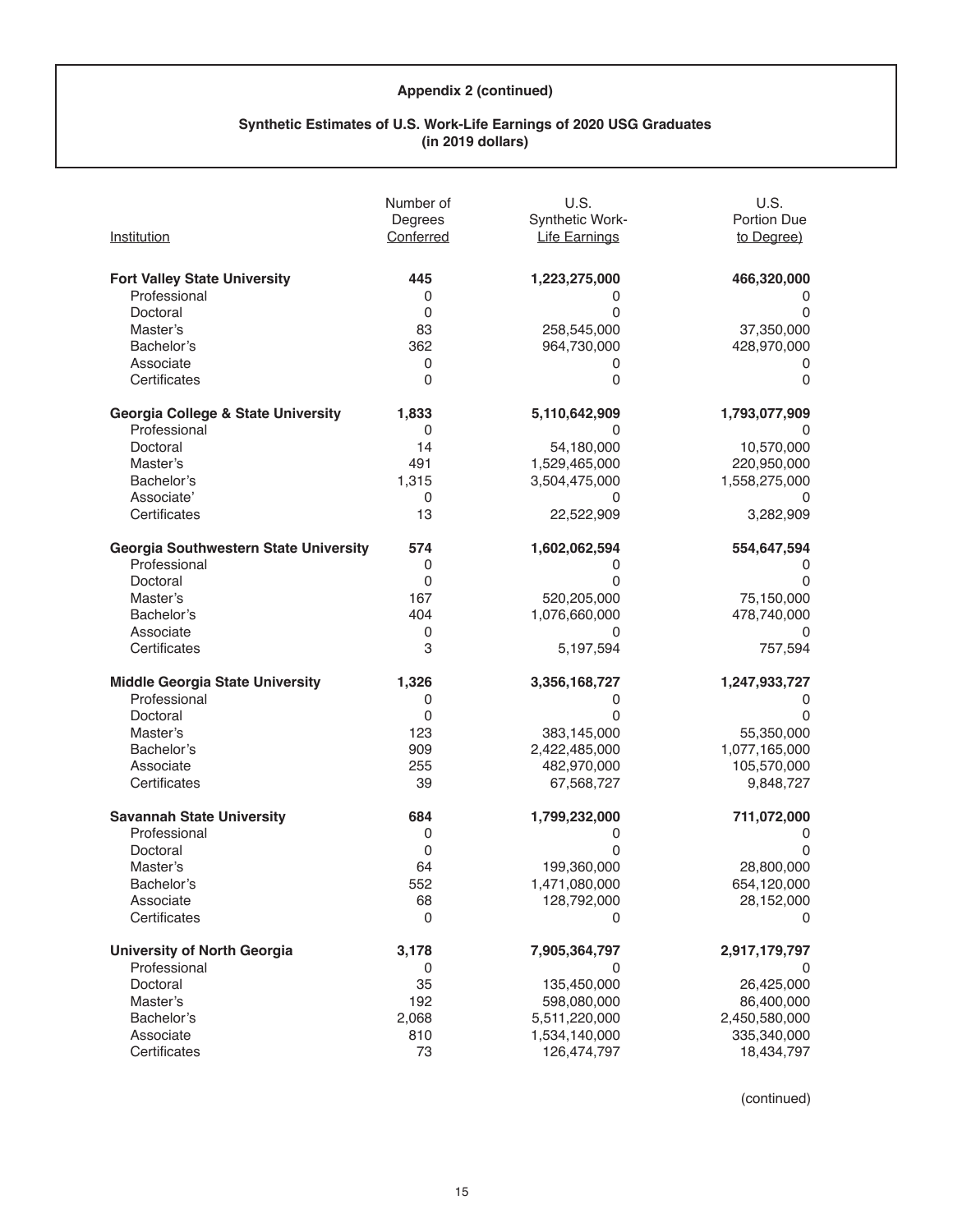#### **Synthetic Estimates of U.S. Work-Life Earnings of 2020 USG Graduates (in 2019 dollars)**

|                                      | Number of           | U.S.                 | U.S.                |
|--------------------------------------|---------------------|----------------------|---------------------|
|                                      | Degrees             | Synthetic Work-      | Portion Due         |
| Institution                          | Conferred           | <b>Life Earnings</b> | to Degree)          |
| <b>State Colleges</b>                | 5,632               | 12,801,240,881       | 4,465,880,881       |
| Abraham Baldwin Agricultural College | 715                 | 1,611,724,000        | 553,524,000         |
| Professional                         | 0                   | 0                    | 0                   |
| Doctoral                             | 0                   | 0                    | 0                   |
| Master's                             | 0                   | 0                    | 0                   |
| Bachelor's                           | 334                 | 890,110,000          | 395,790,000         |
| Associate                            | 381                 | 721,614,000          | 157,734,000         |
| Certificates                         | 0                   | 0                    | 0                   |
| Atlanta Metropolitan State College   | 213                 | 448,911,000          | 133,671,000         |
| Professional                         | 0                   | 0                    | 0                   |
| Doctoral                             | 0                   | 0                    | 0                   |
| Master's                             | 0                   | 0                    | $\Omega$            |
| Bachelor's                           | 59                  | 157,235,000          | 69,915,000          |
| Associate                            | 154                 | 291,676,000          | 63,756,000          |
| Certificates                         | 0                   | 0                    | 0                   |
| <b>College of Coastal Georgia</b>    | 556                 | 1,299,784,000        | 476,904,000         |
| Professional                         | 0                   | 0                    | 0                   |
| Doctoral                             | 0                   | 0                    | 0                   |
| Master's                             | 0                   | 0                    | $\Omega$            |
| Bachelor's                           | 320                 | 852,800,000          | 379,200,000         |
| Associate                            | 236                 | 446,984,000          | 97,704,000          |
| Certificates                         | 0                   | 0                    | 0                   |
| <b>Dalton State College</b>          | 840                 | 1,981,961,881        | 738,761,881         |
| Professional                         | 0                   | 0                    | 0                   |
| Doctoral                             | 0                   | 0                    | $\Omega$            |
| Master's                             | 0                   | O                    | $\Omega$            |
| Bachelor's                           | 513                 | 1,367,145,000        | 607,905,000         |
| Associate                            | 299                 | 566,306,000          | 123,786,000         |
| Certificates                         | 28                  | 48,510,881           | 7,070,881           |
| <b>East Georgia State College</b>    | 304                 | 591,196,000          | 141,276,000         |
| Professional                         | 0                   | 0                    | 0                   |
| Doctoral                             | 0                   | 0                    | $\mathsf{O}\xspace$ |
| Master's                             | 0                   | 0                    | 0                   |
| Bachelor's                           | 20                  | 53,300,000           | 23,700,000          |
| Associate                            | 284                 | 537,896,000          | 117,576,000         |
| Certificates                         | $\mathbf 0$         | 0                    | 0                   |
| <b>Georgia Gwinnett College</b>      | 1,127               | 3,003,455,000        | 1,335,495,000       |
| Professional                         | 0                   | 0                    | 0                   |
| Doctoral                             | 0                   | 0                    | 0                   |
| Master's                             | 0                   | 0                    | $\Omega$            |
| Bachelor's                           | 1,127               | 3,003,455,000        | 1,335,495,000       |
| Associate                            | 0                   | 0                    | 0                   |
| Certificates                         | $\mathsf{O}\xspace$ | $\mathbf 0$          | $\mathsf 0$         |